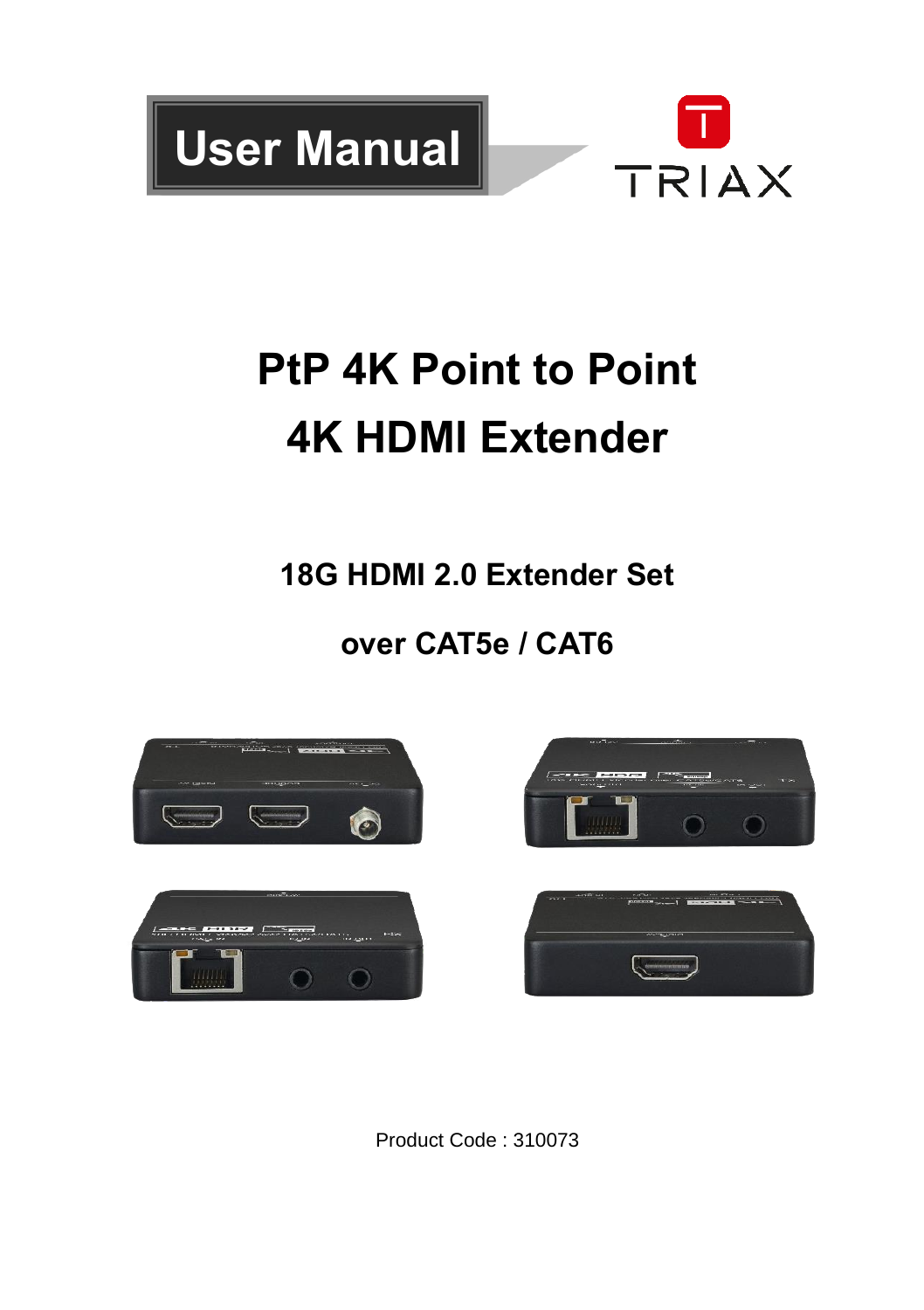## **Statement**

Please read this user manual carefully before use. Pictures shown in this manual are for reference only. This manual is only for operation instruction, please contact the local distributor for maintenance assistance. We reserve the right to make changes to the product without notice. Please refer to your point of purchase for the latest details.

# **Safety Precaution**

To ensure the best performance from the product, please read all instructions carefully before using the device. Save this manual for future reference.

- ⚫ Follow basic safety precautions to reduce the risk of fire, electrical shock and injury.
- Do not dismantle the housing or modify the module.
- ⚫ Using parts not meeting the products' specifications may cause damage, deterioration or malfunction.
- Do not expose the unit to rain, moisture or install this product near water.
- Install the device in a place with good ventilation
- Do not twist or pull by force the ends of the CAT5e/CAT6a cable. It can damage the product.
- Do not use liquid or aerosol cleaners to clean this unit. Always unplug the power to the device before cleaning.
- ⚫ Unplug the power cord when left unused for a long period of time.
- Refer all servicing to qualified service personnel.

### **After-sales**

Please contact your point of purchase for details of the warranty supplied.

#### **Introduction**

Thank you for choosing the PtP 4K extender kit which consists of a transmitter (Tx) and a receiver (Rx). You can extend a 4K@60Hz 4:4:4 HDMI signal and 1080P@60Hz up to 230ft/70m over a single CATx Ethernet cable. It uses 12V power over the cable, which simplifies the wiring as only a single AC power adapter is required at the transmitter location. It supports bi-directional IR pass-through, allowing control of a local video source device. It supports video resolution down scaling, the 4K input will automatically downscale to a 1080p output for compatibility with 1080p displays.

#### **Features**

- Supports HDMI 2.0, up to 4Kx2K@60Hz 4:4:4, HDR, 18G & HDCP 2.2
- ⚫ Transmission distance is up to 230ft/70m for 4Kx2K and for 1080P
- HDMI loop through on transmitter.
- Supports bi-directional IR pass-through for long-distance control.